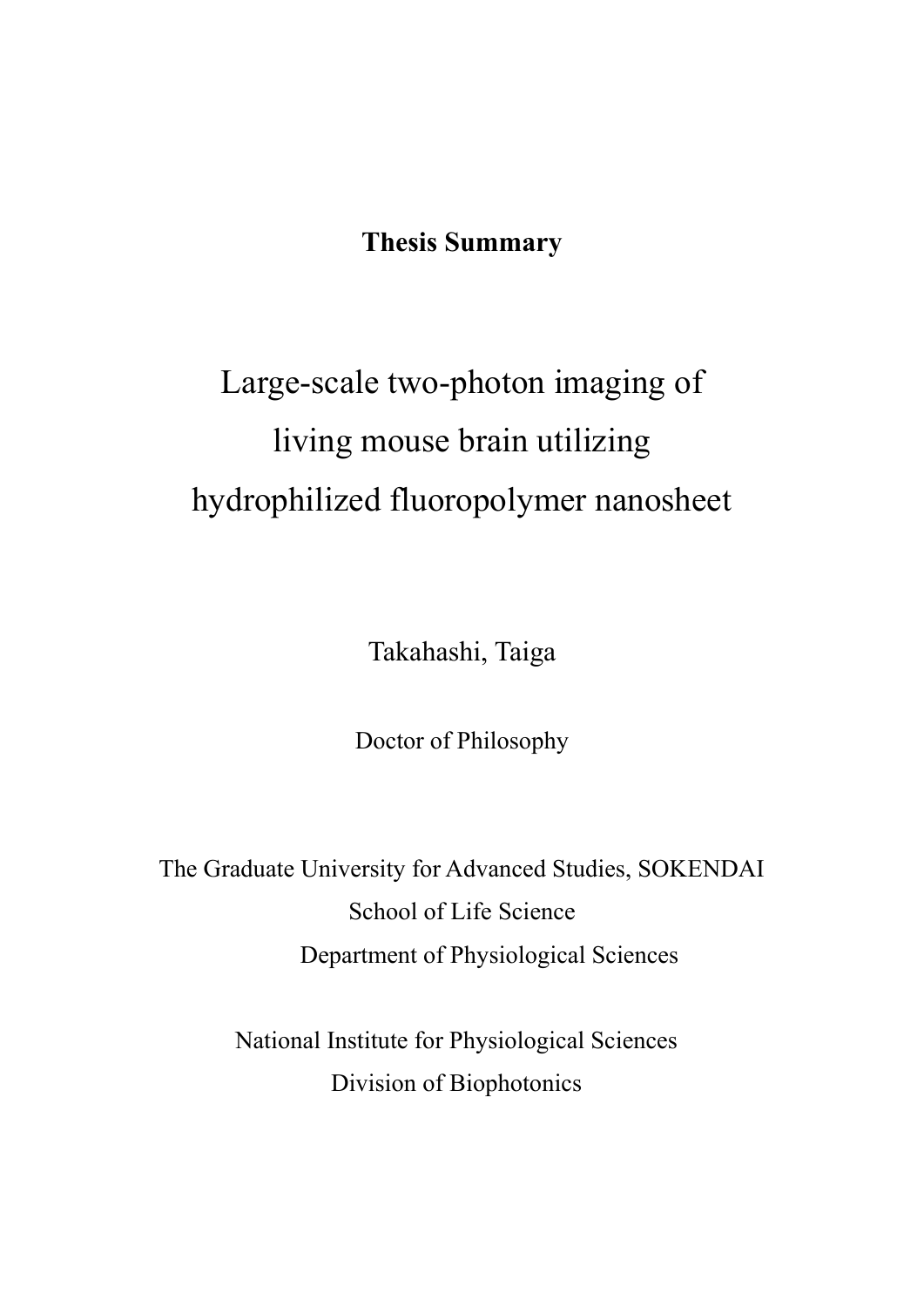## **Introduction**

Large-scale measurements in the living brains of animals have been used to reveal the anatomical and functional connectivity between brain regions and their underlying functions. *In vivo* two-photon microscopy visualizes neural activities and ensembles in living mammalian brains across multiple regions at a sub-cellular resolution.

To observe mouse brains by two-photon microscopy, the "open skull method" creates a cranial window in which a portion of the mouse skull is completely removed and replaced with a high transparent material such as a glass coverslip. However, bleeding at the brain surface is inevitable to remove the submillimeter-thick cranial skull, which results in deterioration of fluorescent signals due to the optical absorption of hemoglobin. In addition, the open skull method is usually employed for a small cranial window (2 - 4 mm in diameter) to avoid injury in large vessels and unnecessary bleeding. Generally, the size of cranial windows using a flat glass coverslip is restricted to a maximum diameter of 5 mm to avoid pressure on the brain tissue.

In this study, I propose a novel cranial window approach utilizing thin polymer film, also known as a nanosheet, as a sealing material for *in vivo* two-photon imaging with a broad field of view (FOV). Nanosheets at approximately 10–100-nm thickness has unique properties, including high adhesion strength, flexibility, and transparency. To apply a nanosheet to a living mouse brain, I utilized a polyethylene-oxide coated CYTOP (PEO-CYTOP) nanosheet with a thickness of  $\sim$ 130 nm, in which a single-side surface was hydrophilized by polyethylene oxide (PEO). These PEO-CYTOP nanosheets firmly adhered to brain surfaces, which suppressed bleeding from superficial veins. Furthermore, I proposed the NIRE (Nanosheet Improved by light curable resin) method to make a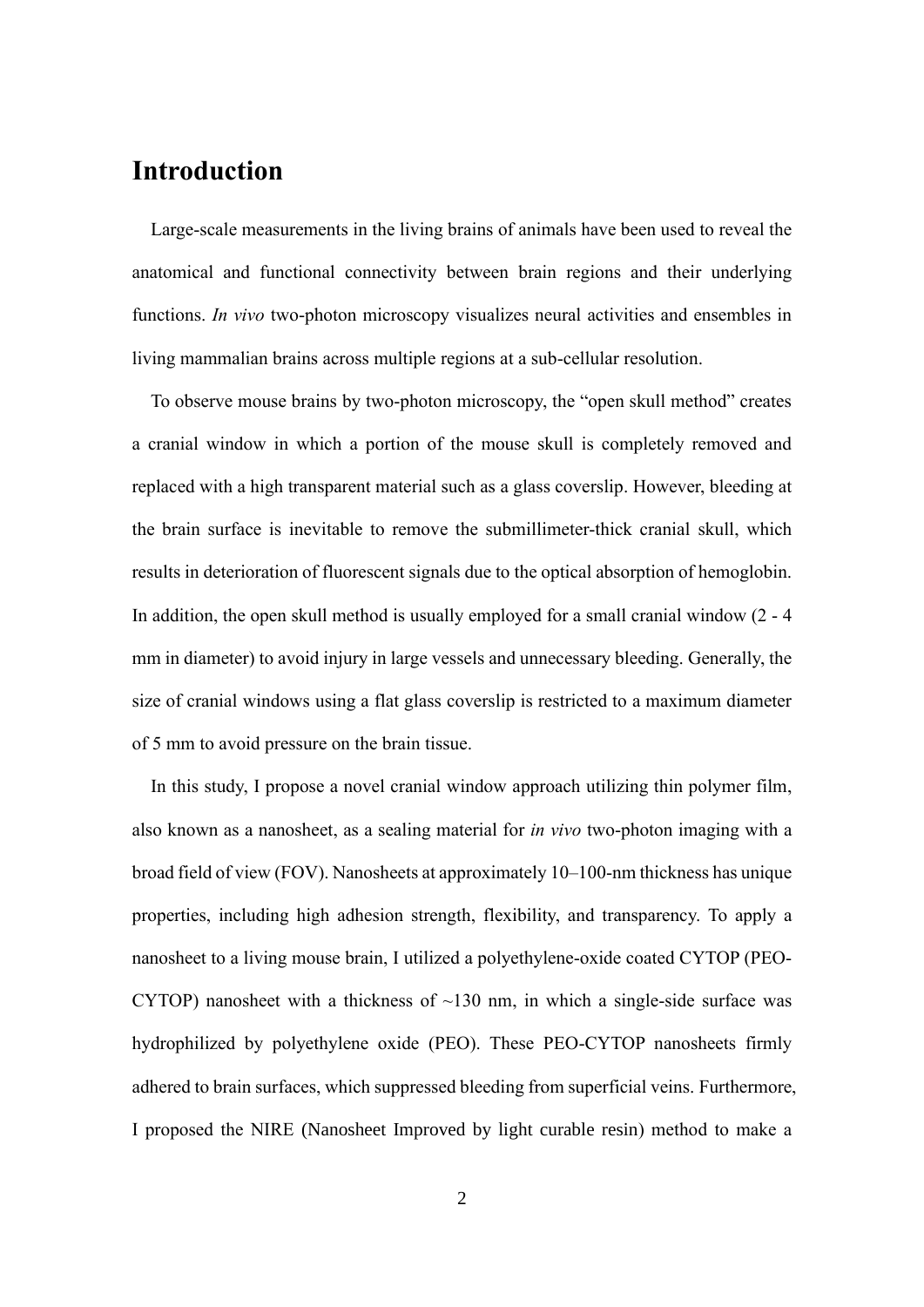cranial window that used both the PEO-CYTOP nanosheet and UV curable resin. The NIRE method is aimed at *in vivo* multi-scale, long-term imaging of neural structures and neural activities in mouse brains.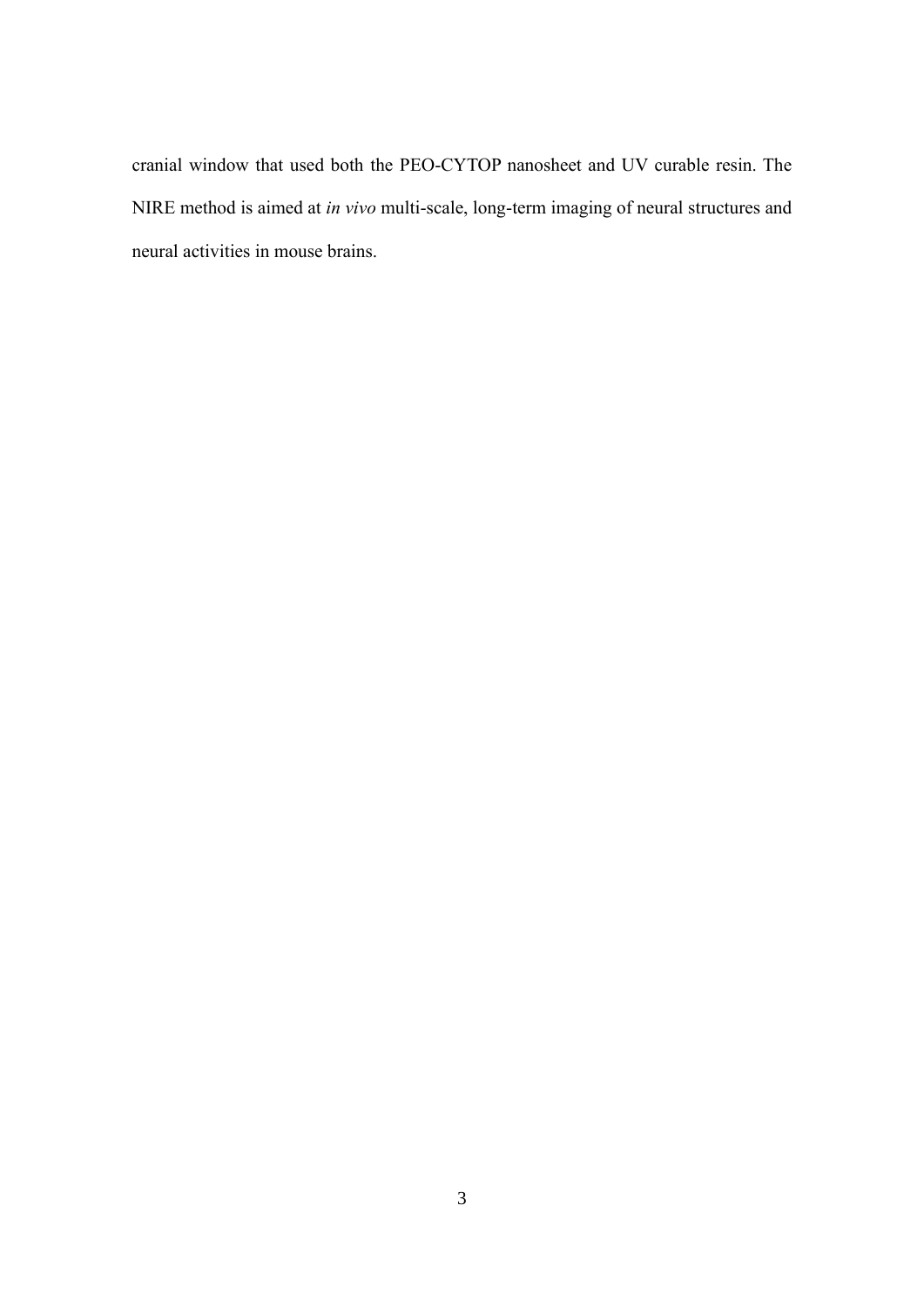## **Materials and Methods**

#### **Animals**

I used adult mice (over 8 weeks of age, regardless of gender) for all experiments. All mice were housed under a 12 h/12 h light/dark cycle. I used wild-type mice of the C57BL/6J strain for expression of  $Ca^{2+}$  indicator by an adeno-associated virus (AAV). I used Thy1-EYFP-H (H-line) transgenic mice for *in vivo* imaging in this study. H-line mice, which express the enhanced yellow fluorescent protein (EYFP) in a subset of layer 5 pyramidal cells, enabled to achieve fluorescence images that were suitable for the visualization of the structure of neurons. GLT1-G-CaMP7 (G7NG817) transgenic mice expressing the  $Ca<sup>2+</sup>$  indicator G-CaMP7 in mainly astrocytes and a subpopulation of neurons were used to evaluate  $Ca^{2+}$  activity.

#### **Cranial window surgery**

The mouse was anesthetized with 1% isoflurane during surgery. The body temperature of the mouse was maintained using a heating light and/or mat. First, the hair and skin of the mouse were removed to expose the cranial skull. Subsequently, part of the cranial skull was removed by a dental drill to generate a cranial window for *in vivo* imaging of the living mouse brain at high resolution.

After washing dust and blood with phosphate-buffered saline (PBS) or saline, I placed the PEO-CYTOP nanosheet supported by a nonwoven fabric onto the brain surface and attached the hydrophilic side to the brain surface. The PEO-CYTOP nanosheet was then lightly pushed via the nonwoven fabric using a tweezer, for adherence to the brain surface. After confirming that the PEO-CYTOP nanosheet had been transferred to the brain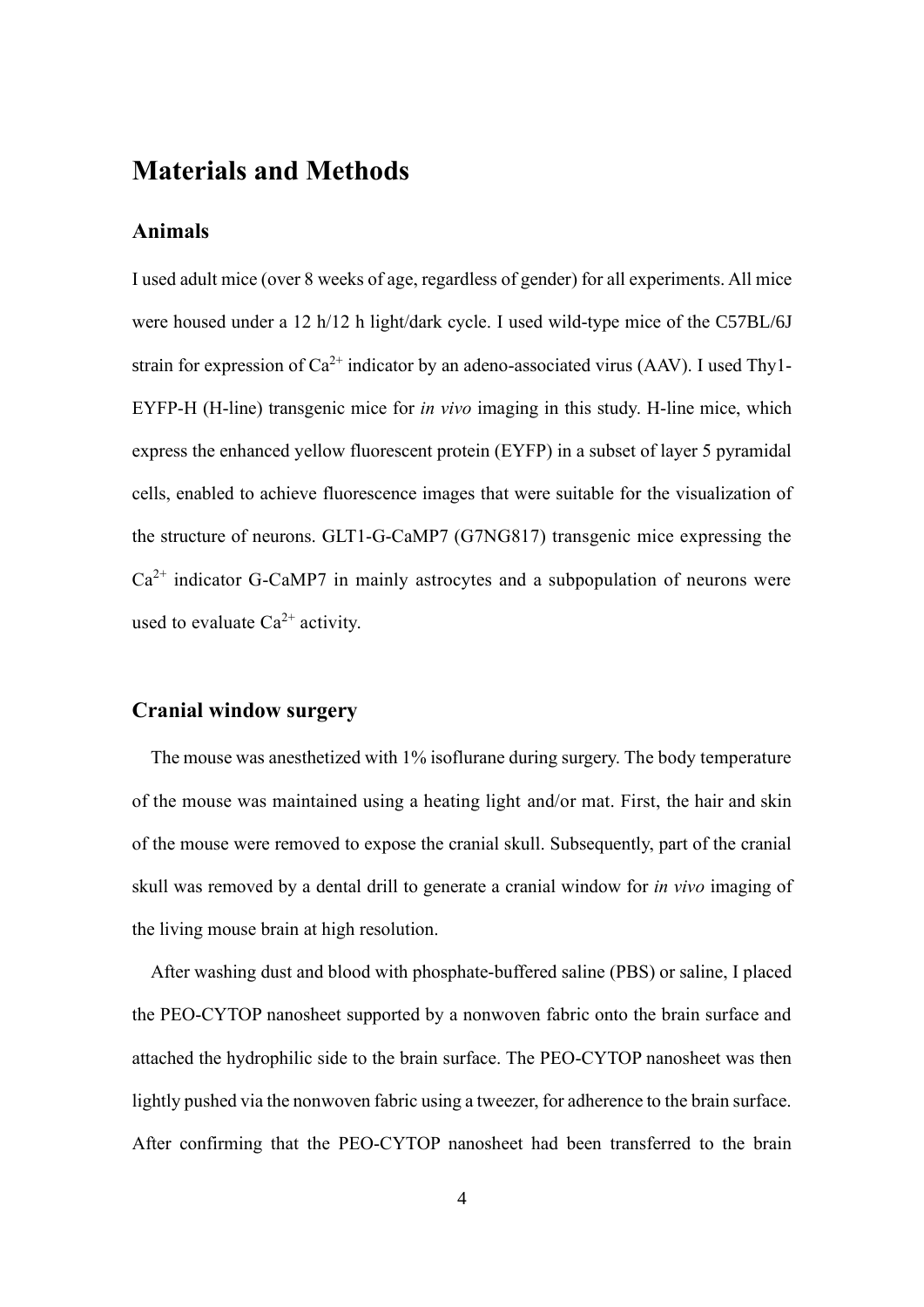surface, the nonwoven fabric was removed. If the misplacement of the nanosheet occurred, I was able to easily remove it by dropping PBS or saline onto it and floating the nanosheet from the brain surface. After attaching it, the nanosheet was adjusted to the specified range of the cranial window. The edge of the sheet was glued using cyanoacrylate or blue light curable resin, to prevent soaking of the immersion solution under the PEO-CYTOP nanosheet. When fixing the PEO-CYTOP nanosheet, the resins remained localized at the edge of the nanosheet because CYTOP exhibits chemical resistance and repellency to both water and oil. However, in the case of observations performed using an airimmersion objective lens, the PEO-CYTOP nanosheet and its edge did not require sealing with the resins.

#### **Image acquisition**

All two-photon fluorescence images were obtained by two-photon laser microscopy customized for *in vivo* imaging (A1R-MP+, Nikon). I used Olympus XLFLUOR4X/340 4/0.28 NA air-immersion objective lens for *in vivo* imaging with a broad FOV, Nikon CFI75 LWD  $16\times/0.80$  NA water-immersion objective lens for broad cross-sectional imaging, and a Nikon Apo LWD  $25 \times /1.10$  NA water-immersion objective lens for deep *in vivo* imaging.

To measure wide-field  $Ca^{2+}$  elevations, I used epi-fluorescence microscopy (AZ100, Nikon) with a Nikon AZ-Plan Fluor  $2\times/0.20$  NA air-immersion objective lens and a mercury lamp (Intensilight C-HGFI, Nikon) as the excitation light source.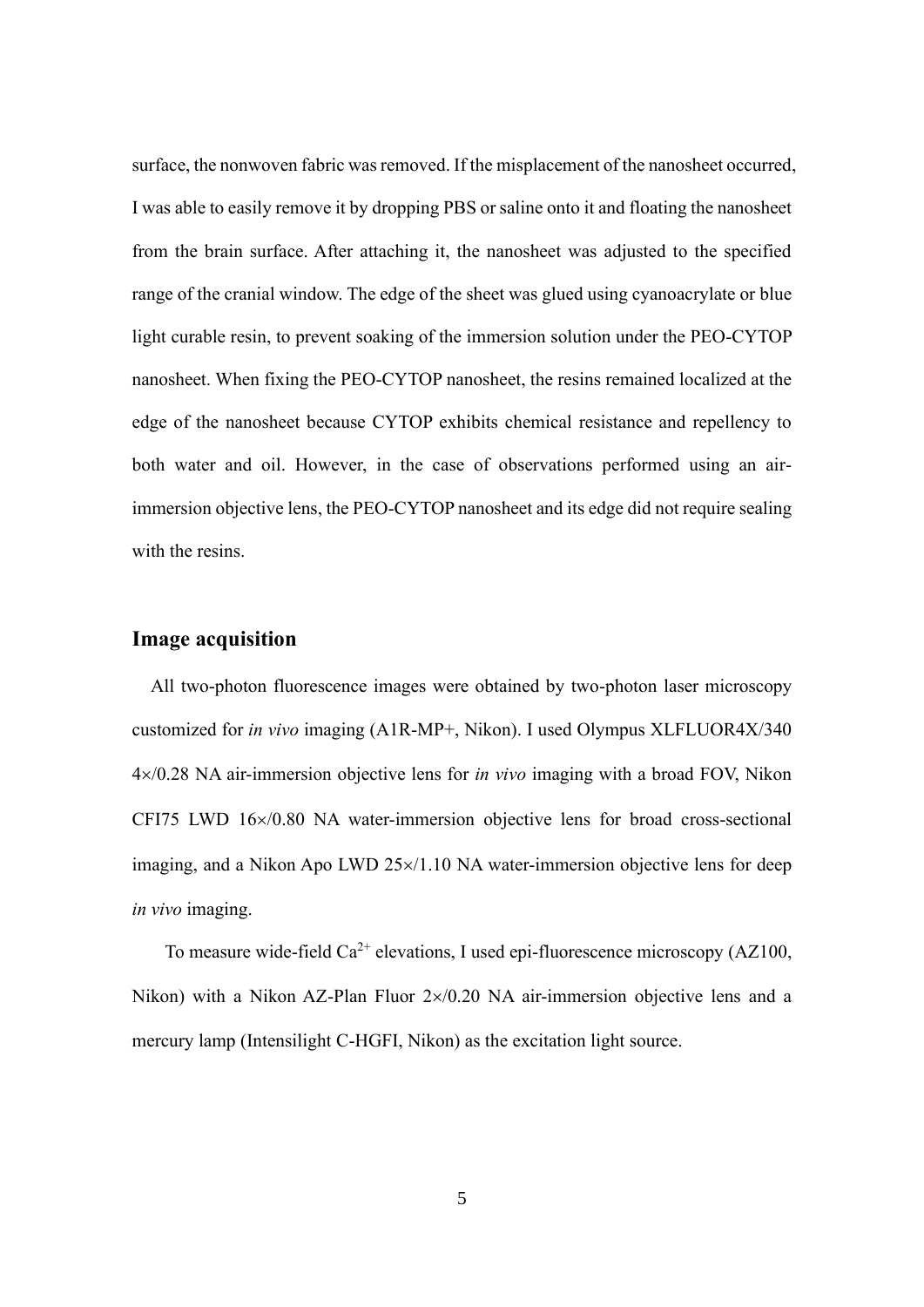### **Result**

As a sealing material for cranial windows in the open skull method, PEO-CYTOP nanosheets were confirmed to firmly adhere to brain surfaces resulting in the suppression of bleeding from superficial veins. Next, using the flexibility of PEO-CYTOP nanosheets, I successfully made a large cranial window approximately the size of the whole parietal region. The window allowed for *in vivo* two-photon imaging of neural structure with a broad FOV at a high spatial resolution on the parietal region of Thy1-EYFP-H transgenic mice. To demonstrate wide-field imaging on the whole parietal region, I used  $Ca^{2+}$ imaging by epi-fluorescent microscopy in the G7NG817 transgenic mouse expressing a  $Ca<sup>2+</sup>$  indicator G-CaMP7 primarily in astrocytes. To verify long-term availability, a small cranial window with a PEO-CYTOP nanosheet was covered with a glass coverslip to protect the brain surface against foreign substances and injury. Up to 9 weeks after the initial surgery, the transparency of the cranial window was maintained. Importantly, *in vivo* two-photon  $Ca^{2+}$  imaging at a single-cell resolution was achieved through the cranial window of G7NG817 transgenic mice at this time point.

Furthermore, I improved the cranial window method by NIRE method. This method was developed to suppress motion artifacts in awake mice and to enable long-term imaging of the living mouse brain with a broad FOV. Utilizing the NIRE method, I successfully visualized various neural structures in multi-scale ranging from the whole parietal region to single dendritic spines of a neuron in the Thy1-EYFP-H transgenic mouse. Furthermore, the NIRE method facilitated *in vivo* multi-scale  $Ca^{2+}$  imaging for neural activities from a population of several hundred neurons to single dendritic spines in jGCaMP7 expressing mouse brains. Notably, the cranial window maintained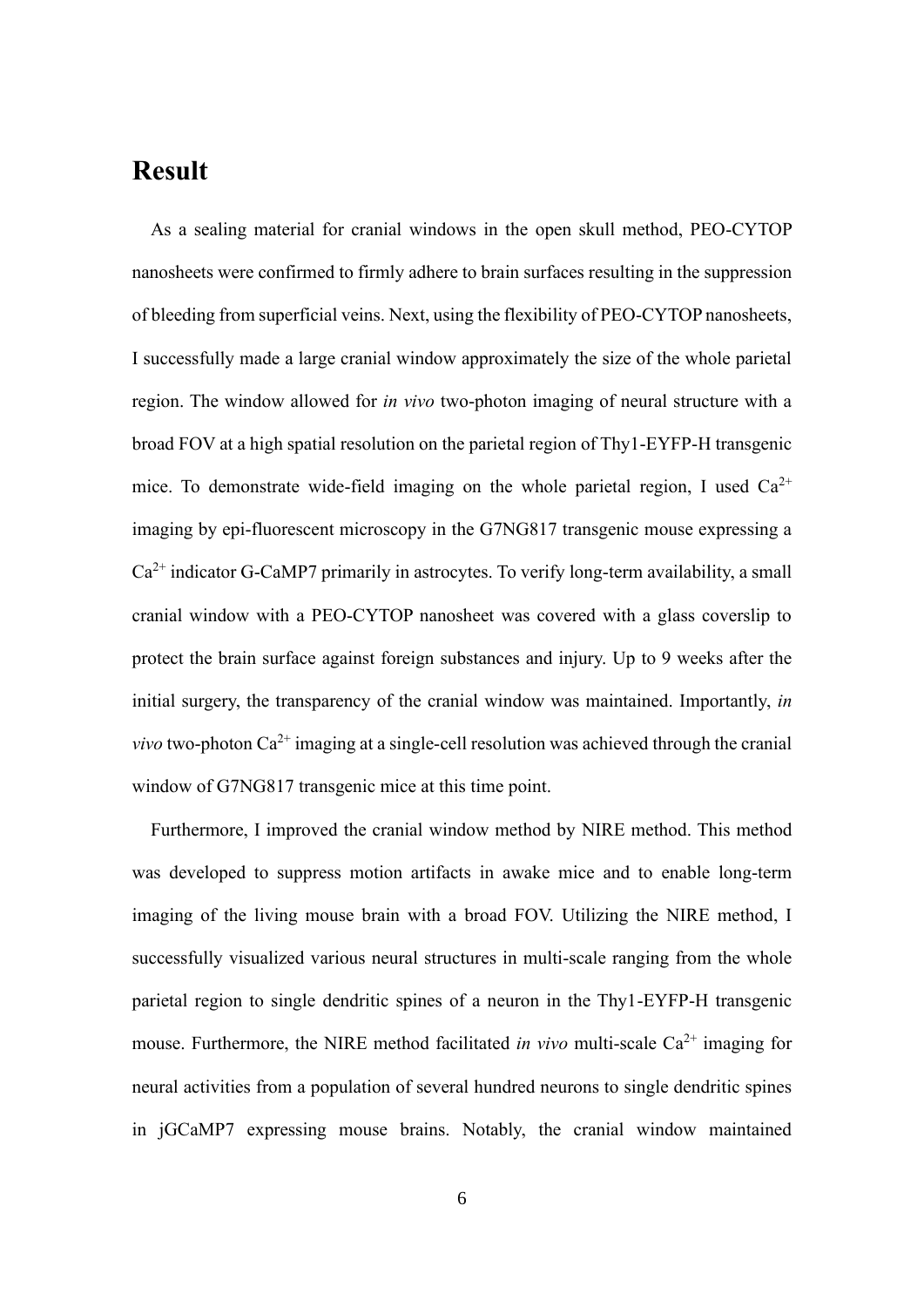transparency for over 166 days, likely due to the suppression of inflammatory reactions. Finally, the NIRE method successfully demonstrated *in vivo* 3D imaging of Thy1-EYFP-H transgenic mice through such a large cranial window from the cerebral cortex to the cerebellum.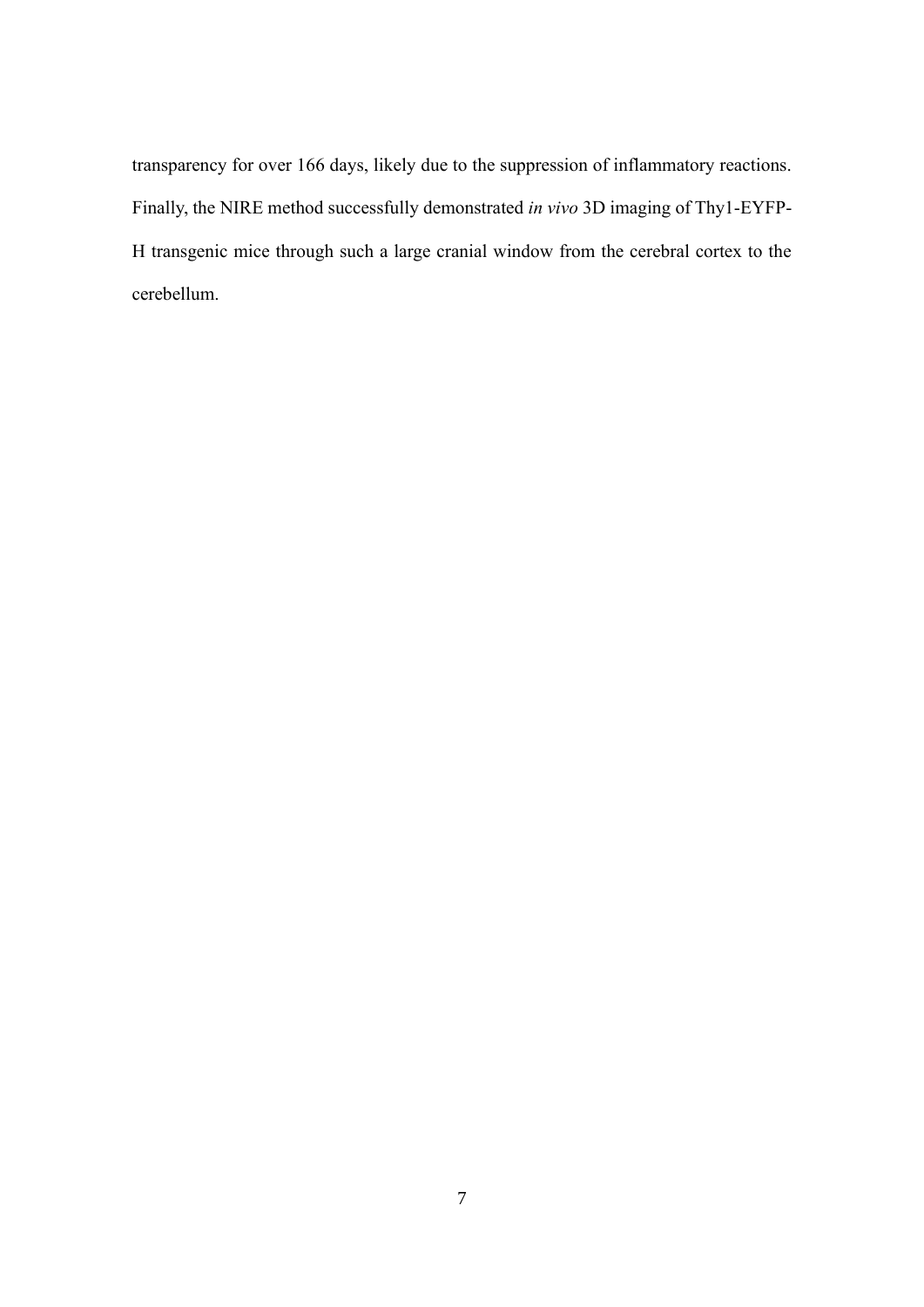## **Discussion**

The PEO-CYTOP nanosheet sealed the injured blood vessels tightly and suppressed bleeding from the brain surface because of the high adhesive strength resulting from physical adsorption, such as van der Waals interactions. Previously, several biocompatible nanosheets, including a poly(L-lactic acid) (PLLA) nanosheet, were applied for the suppression of bleeding from various organs, including the stomach, liver, and inferior vena cava. In contrast, CYTOP nanosheets exhibited the potential as a material for livingtissue imaging because of their excellent water retention and surface adhesion. However, CYTOP nanosheets could not be attached firmly to the brain surface because of the high hydrophobicity of CYTOP. To overcome this, the adhesive surface of the CYTOP nanosheet was modified by coating it with PDMS and attaching PEO. This hydrophilization of the nanosheet surface enhanced the adhesion strength to wet specimens, resulting in the suppression of bleeding from the brain surface. Thus, the PEO-CYTOP nanosheet could apply to effectively prevent bleeding from the wet surface of living tissues other than the brain.

The optical disturbance caused by the PEO-CYTOP nanosheet was almost negligible compared with the conventional glass coverslip because the thickness of the PEO-CYTOP nanosheet was  $\sim 10^{-3}$  smaller than that of the glass coverslip (PEO-CYTOP nanosheet,  $\sim$ 130 nm; conventional glass coverslip,  $\sim$ 170  $\mu$ m), and even smaller than the wavelength of visible light. Moreover, the refractive index of CYTOP is  $\sim$ 1.34, which is most like that of water  $(-1.33)$  but lower than that of glass  $(-1.52)$ . Furthermore, the PEO-CYTOP nanosheet had approximately 100% transmittance. Therefore, the PEO-CYTOP nanosheet can be used as a sealing material for *in vivo* brain imaging with minimal effects